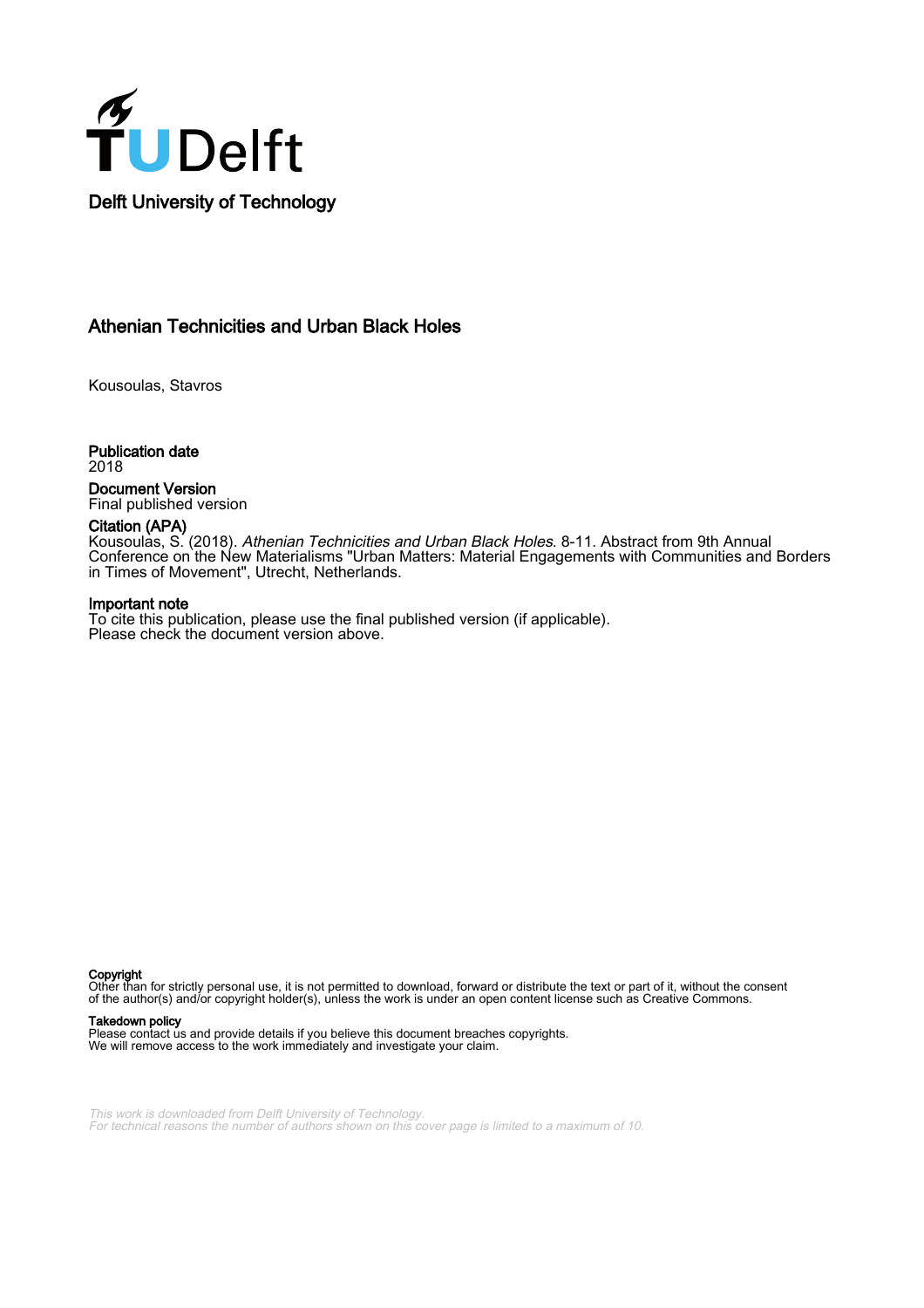**Utrecht University June 20-22, 2018**



**Urban Matters: Material Engagements with Communities and Borders in Times of Movement**

**Book of abstracts (panels)**